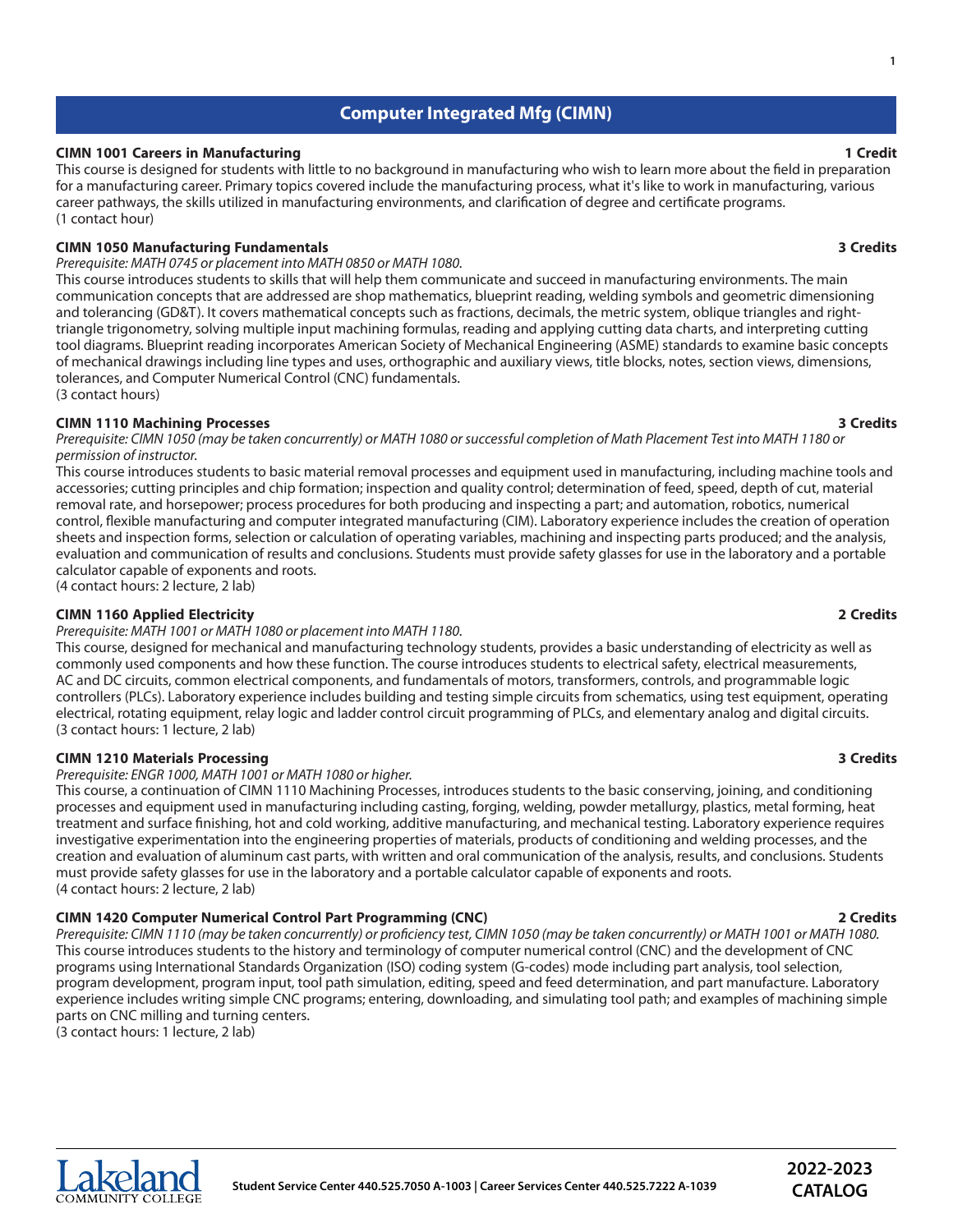### *Prerequisite: CIMN 1110, CIMN 1420.*

This course introduces students to Computer Aided Manufacturing (CAM) and the development of multi-axis CNC part programs and files ready for downloading to machining and turning centers. Laboratory experience includes blueprint analysis to determine part holding method, order of operations, tooling, feeds and speeds, creation of part and fixture geometry, definition of tool paths, graphical verification of tool path, and post processing to generate ISO or Conversational CNC code for milling machine, turning machine, machining center, turning center and wire machine applications. (3 contact hours: 1 lecture, 2 lab)

## **CIMN 1450 Programming CNC Lathes 2 Credits**

### *Prerequisite: CIMN 1420.*

**2**

This course, a continuation of CIMN 1420 Computer Numerical Control Part Programming (CNC), introduces students to advanced features of setting-up and programming CNC turning centers using ISO standard (G-codes) mode of programming including fixed cycles and multiple repetitive cycles (automatic repeat cycles) dealing with roughing, finishing and threading. Laboratory experience includes the production of parts conforming to print specification with progressively more comprehensive turning programs. (3 contact hours: 1 lecture, 2 lab)

### **CIMN 1460 Programming CNC Machining Centers 2 Credits**

### *Prerequisite: CIMN 1420.*

This is a continuation of CIMN 1420 Computer Numerical Control Part Programming (CNC), with emphasis on advanced features of setting-up and programming CNC machining centers using ISO standard (G-codes) mode programming, including the use of canned cycles involving drilling, drilling with dwell, peck drilling, tapping, boring, milling, machining at equal intervals, and pocket milling. Laboratory experience includes production of parts to print specifications with progressively more comprehensive machining programs. (3 contact hours: 1 lecture, 2 lab)

### **CIMN 2190 Manufacturing Methods and Costs 3 Credits**

*Prerequisite: CADT 1100 or CADT 2100, CIMN 1110.*

This course introduces students to the principles of manufacturing (production) methods as well as costs and cost analysis that lead to more efficient utilization of manufacturing resources. Topics include an introduction to job order costs, budgetary cost control, standard costs, and direct costing; cost improvement methods; and economic analysis of engineering proposals. Laboratory experience includes independent research and problem solving projects involving the evaluation of alternative methods and procedures; cost estimating, cost studies, cost reporting, analysis of cost data, performance of productivity measurement, evaluation of engineering proposals, returnon-investment, interest, break-even analysis, depreciation, and cash flow. (4 contact hours: 2 lecture, 2 lab)

### **CIMN 2240 Jig and Fixture Design 2 Credits**

*Prerequisite: CIMN 1110, CADT 2100.*

This course introduces students to the design and manufacture of jigs and fixtures, utilizing AutoCAD design software, with special emphasis on simplicity and economy, and incorporating geometric dimensioning and tolerancing (G, D&T). The course includes an overview of types of specialized workholding and tooling devices, including power, modular, welding, inspection, and computer numerical (CNC) jigs and fixtures; the identification of the source of design data; the analysis of sample parts for locating and supporting characteristics; and the development of a design plan. Laboratory experience includes design of template, vise-held, plate, angle-plate, channel and box, and vise-jaw jigs and fixtures from sample parts. (4 contact hours: 1 lecture, 3 lab)

### **CIMN 2390 Fluid Power Technology 3 Credits**

## *Prerequisite: PHYS 1100, PHYS 1200 or PHYS 1550 or PHYS 1610.*

This course introduces students to the field of fluid power, including theory and applications, energy input devices, energy output devices, energy modulation devices, and auxiliary system components; storage and distribution systems as well as fluids conditioning and contamination, with emphasis on fluids, equipment, and system operation. Laboratory experience includes the assembly of standard components to perform typical industry standard fluid power system applications. Students must provide an approved set of safety goggles and a portable calculator capable of calculating exponents and roots. (4 contact hours: 2 lecture, 2 lab)

## **CIMN 2840 Repair and Maintenance Capstone 2 Credits**

*Prerequisite: CIMN 2390 (can be taken concurrently), MECT 2150.*

This capstone course integrates prior learning and rigging as related to industrial maintenance and repair. Students will learn principles and applications of industrial safety, and rigging, hydraulic, pneumatic, and mechanical systems. The course will also review basic industrial skills including measurement, blueprint reading, tools, and basic calculations. (2 contact hours)